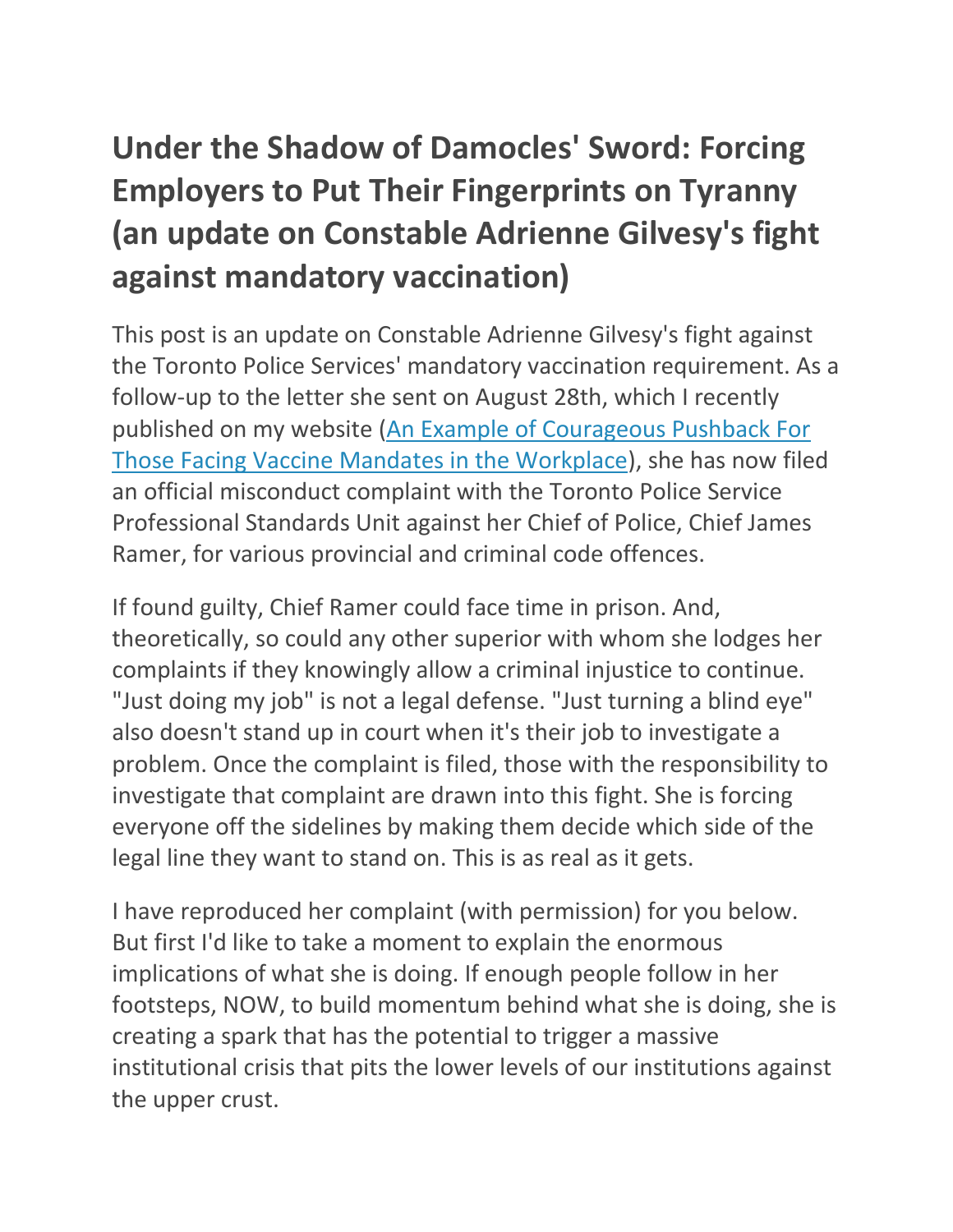Simply by using all the legal tools available to her to defend her rights, and by refusing to back down, she is challenging the very core of the supportive pillars holding up this tyranny. A tyranny cannot survive without the support of its institutions. Tyranny collapses without minions.

As more people launch lawsuits and file official complaints, as Constable Gilvesy has done, employers who impose these mandates on their employees are placing themselves in legal peril. Her battle is happening at the heart of the Toronto Police Services, but the lessons of her actions apply equally to any institution, corporation, or business that is imposing these vaccine mandates on its employees.

Here's the problem for all employers: whether it takes days, months, or years, the hysteria will eventually end, but these official complaints will not just go away — those committing offenses in the name of imposing vaccine mandates are going to have to answer to these charges someday in a court of law. Constable Gilvesy is building a legal avalanche, ready and waiting for the hysteria to end. It will hang over the heads of employers like the ever-present peril of **Damocles' Sword**. As that avalanche grows, they will have to decide if they really trust the government to keep that sword off their own necks.

If you quit your job, you relieve your employer of the legal consequences of their decision to enforce these mandates. Do not quit. Make them fire you. By making them fire you, they have to (1) confront the difficult moral choice of firing you and (2) you put them into a position where they may face serious legal repercussions (possibly even criminal accountability) for discriminating against you based on your medical status.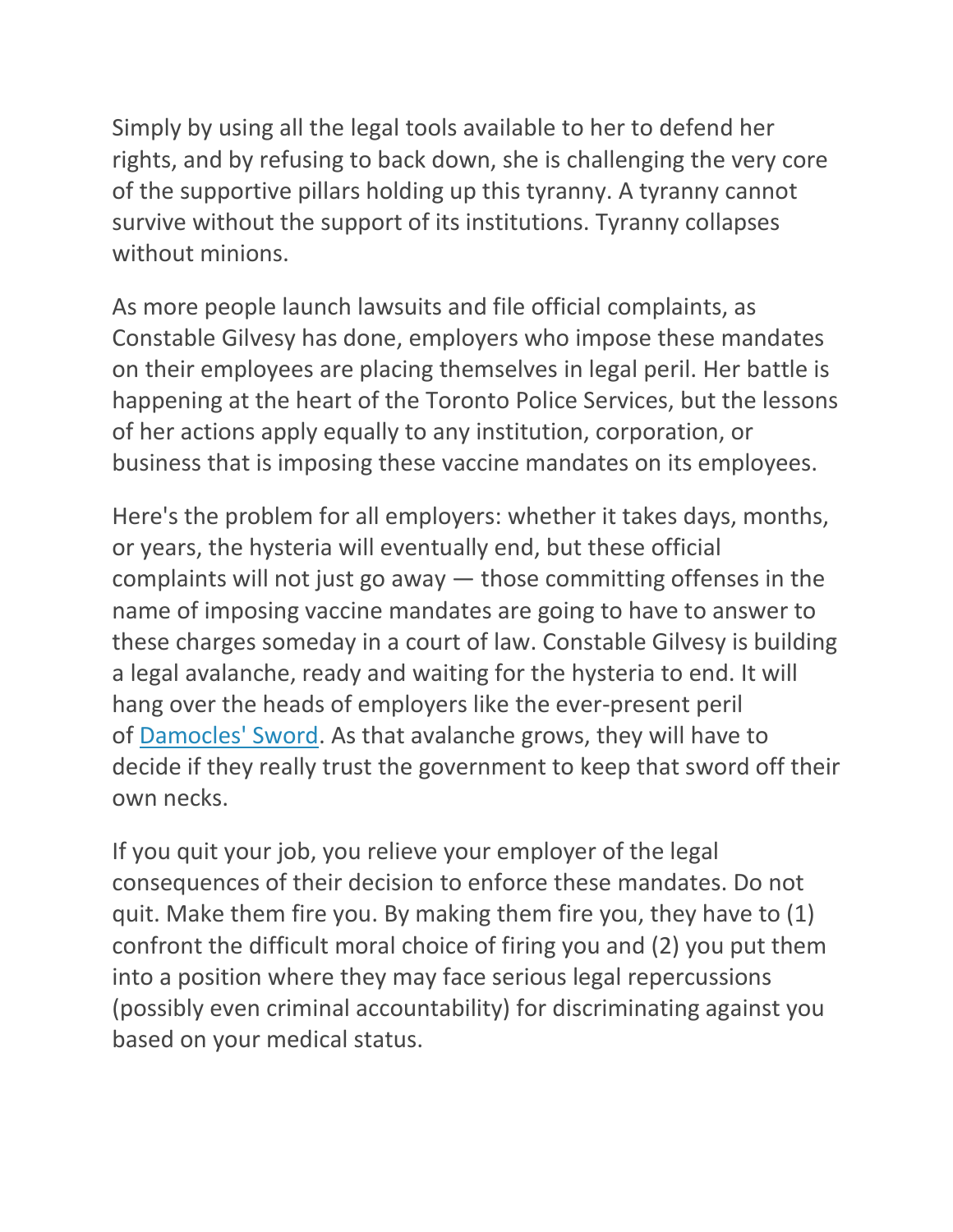Your employer cannot be sure that the government will protect them from the legal consequences of an illegal vaccine mandate. When the tyranny collapses, there won't be a Justin Trudeau or Doug Ford to shield them from the consequences of having played a role in the tyranny. And that creates a huge dilemma for employers. The larger the legal avalanche that employers face, the greater the likelihood that employers will push back against the government rather than risk crippling lawsuits and possible jail time at some point down the road. Constable Gilvesy is forcing the rats to decide if they want to go down with the government's ship. Damocles' Sword grows large and heavy indeed if tens of thousands of employees across the country start to follow in her footsteps.

It's easy for someone to get swept along by the tide of hysteria... until the day that they find themselves having to confront hard moral decisions and until the moment they find themselves at risk of facing legal consequences for having participated in the tyranny. It's one thing to be part of a baying mob. It's quite another to be the one who has to put on the jackboot to grind it into someone else's face. By refusing to quit, you shift the tyranny into their shoes. By refusing to quit, you force them to take an active role in destroying someone's career and in taking away someone's ability to feed their family. It makes them get their hands dirty.

Prime Minister Justin Trudeau [has told Canadians that he will protect](https://twitter.com/ezralevant/status/1433107894665367557?s=20)  [businesses from legal challenges](https://twitter.com/ezralevant/status/1433107894665367557?s=20) like those filed by Constable Gilvesy. But a Prime Minister does not have the authority to suspend the rule of law. And that forces employers to confront the question of how long the government will pervert the rule of law in order to protect their sorry butts. The hysteria will end someday. Damocles' Sword will be waiting. If the government has shown itself to be willing to throw you under the bus to cater to fearful voters today, then it also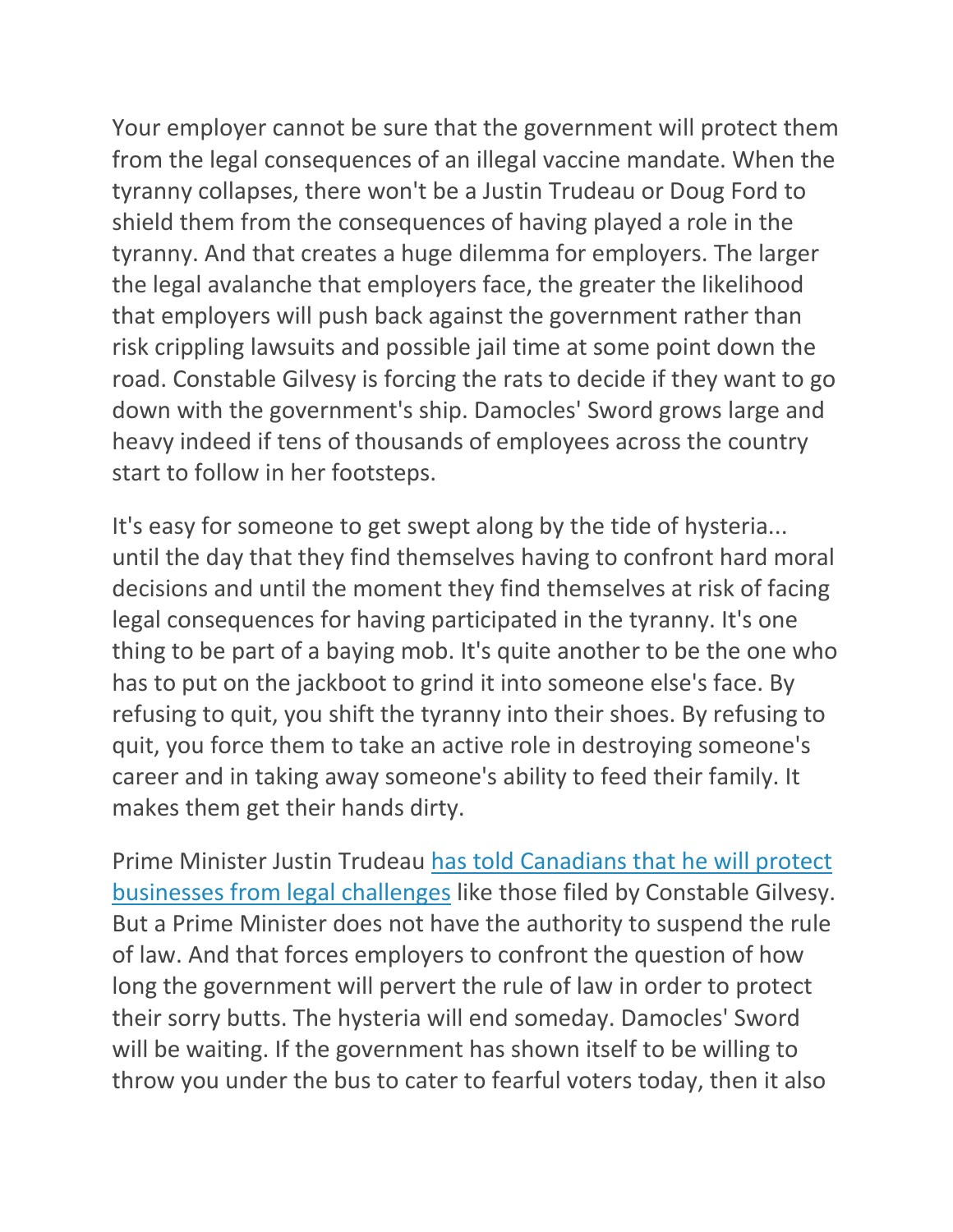won't hesitate to throw your employer under the bus tomorrow, after the tide turns, in order to win back votes. At the end of the day, employee votes outnumber employer votes. Call the government's bluff. Refuse to quit. Call your employment lawyer. Make it uncomfortable. Make it real.

Constable Gilvesy is using every legal avenue available to her. Every official complaint and every legal challenge she files is going to haunt these people. For them, the end of the pandemic won't bring relief it will bring lawsuits. They don't know if they will win. And the sheer cost of defending themselves against thousands of angry employees whose inalienable rights and freedoms have been trampled may force many of these businesses into bankruptcy long before the cases even reach a judge.

Most employers are old enough to remember that until 18 months ago we still had something called a Charter of Rights and Freedoms. It has not been invalidated; it is just being ignored. Being confronted by a lawsuit forces them to gauge their chances of winning if society rediscovers an appetite for a Charter with real teeth. The more people that follow in Constable Gilvesy's footsteps, the heavier Damocles' Sword becomes.

*"Nonviolent direct action seeks to create such a crisis & foster such a tension that a community which has constantly refused to negotiate is forced to confront the issue. It seeks so to dramatize the issue that it can no longer be ignored."* — Martin Luther King Jr.

There are many peaceful ways to create a crisis and force a community to confront an issue. Constable Gilvesy's approach is one of those ways. She, along with others who follow in her footsteps, are forcing the leaders of businesses and institutions to confront the immorality of nodding along with the government's tyranny. By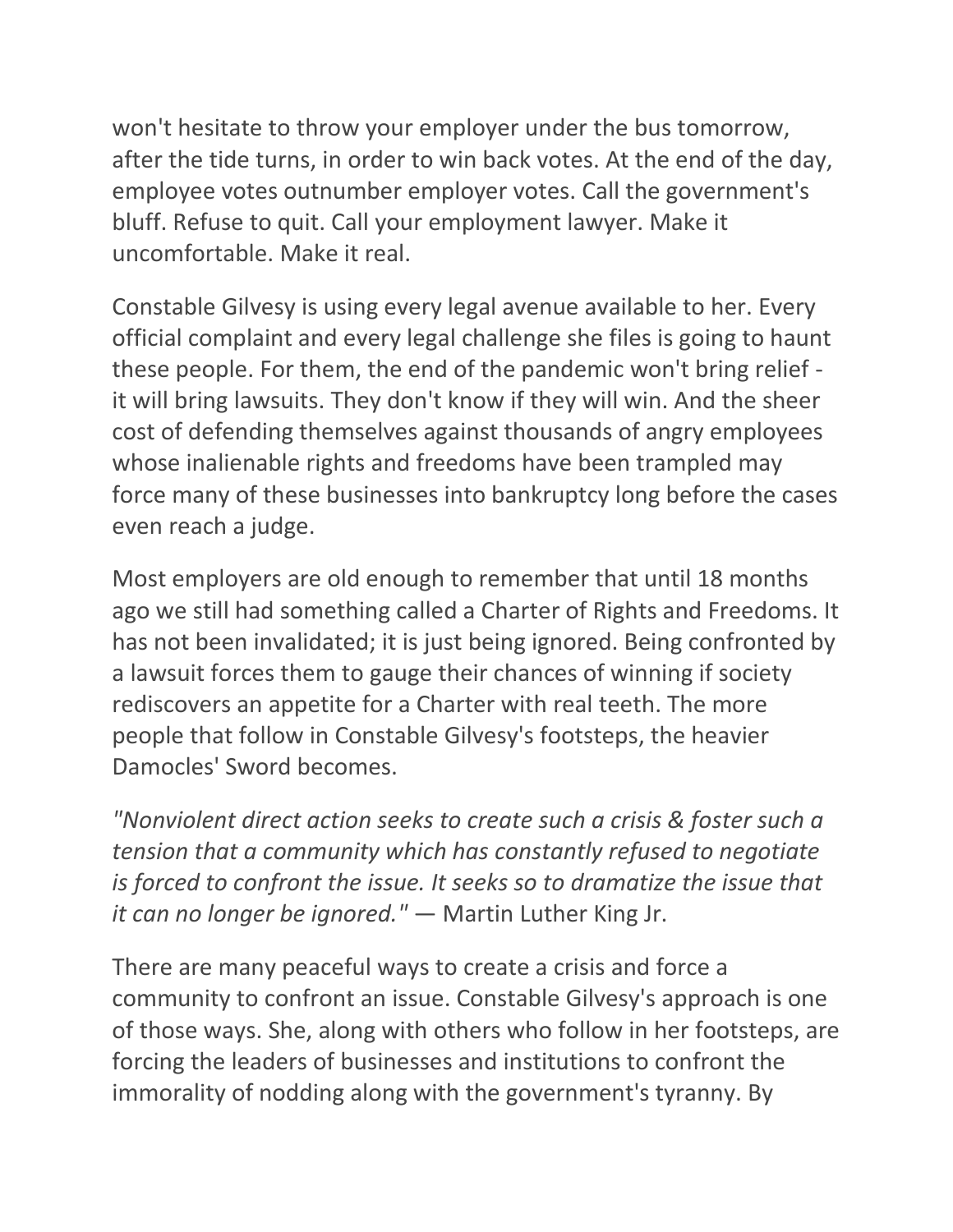refusing to back down, Constable Gilvesy is backing her employers into a corner and asking them if they want to share the fate of the upper crust of our political and medical institutions. When this hysteria breaks, the top tier of our government will face human rights tribunals and may do hard time in prison. What they have done is not small potatoes.

For the upper crust, there is no backing down. Their goose is cooked. They cannot fall back on "we were just following orders." They gave the orders. But the Nuremberg trials after World War II established that those carrying out those orders are themselves criminally liable for human rights violations if those orders infringe upon anyone's inalienable human rights. Institutions have many layers below that upper crust. Rats don't want to go down with the ship. At some point, all the lower echelons of these institutions will begin to get nervous. Their collars will begin to feel tight as they see Damocles' Sword growing heavier above their own necks.

Constable Gilvesy is forcing them to ask themselves on which side of the legal line they want to be standing when the mood of the crowd changes. Will they find themselves in the witness stand or in the docks? Constable Gilvesy is denying them the option of neutrality by forcing them to put their fingerprints on the enforcement of these vaccine mandates.

Constable Gilvesy is following in Martin Luther King Jr.'s tradition by creating a crisis that can no longer be ignored. Every person above her in the hierarchy who is legally tasked with registering and investigating her official complaints no longer has the option of simply allowing themselves to get swept along by the tide of hysteria. They have to decide if they want to add their fingerprints to this government's tyranny and share its fate.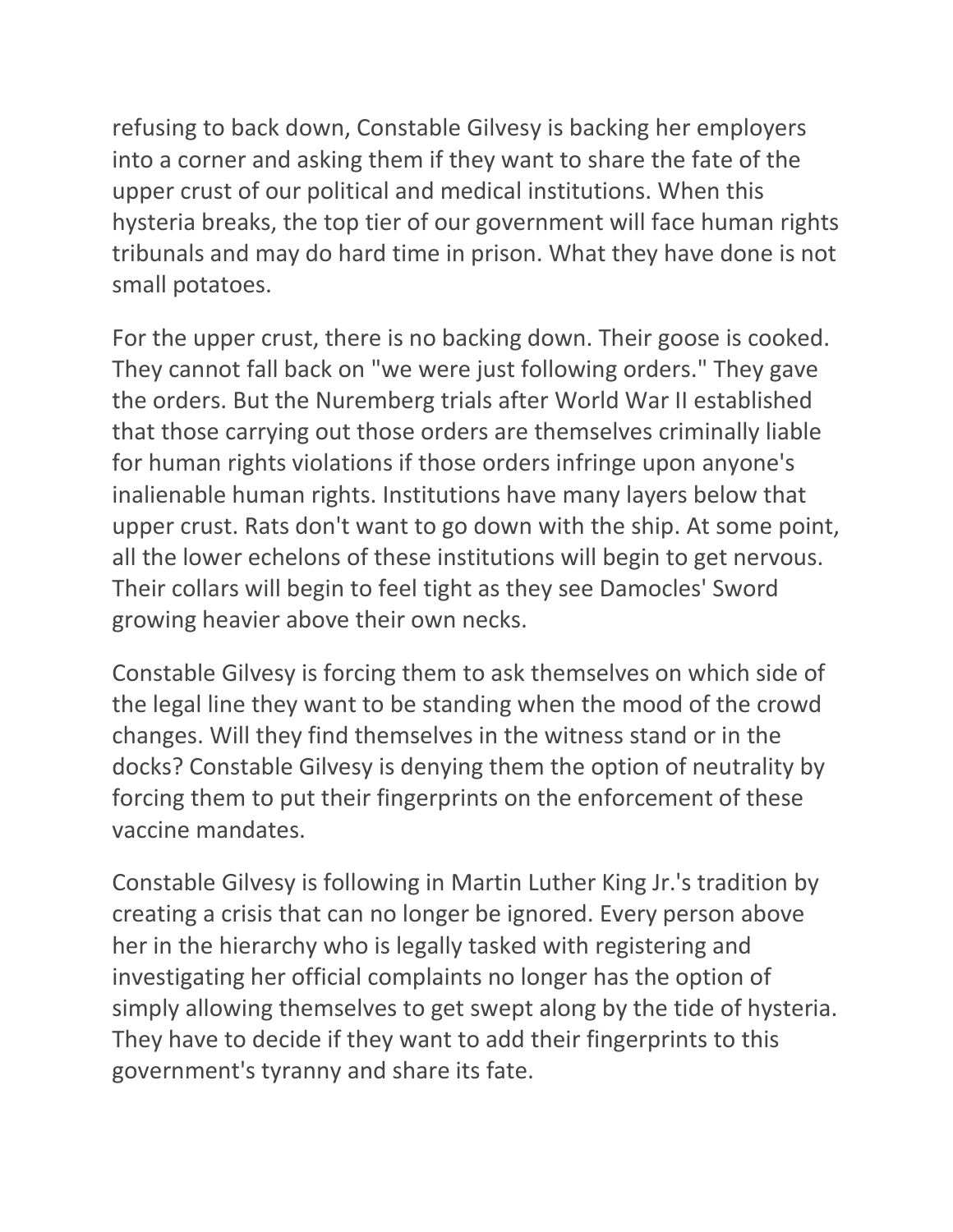Sometimes crossing your arms, saying "No", and forcing others to wrestle with the consequences of not respecting your "No" is the most powerful peaceful leverage in the world. Give Constable Gilvesy a long enough lever and a fulcrum upon which to place it, and she will move the world.

So, without further ado, here is the official complaint that Constable Gilvesy's has filed against Chief Ramer. Consider sharing this article with your employer. It might save you both from having to call your lawyers.

 $\sim\sim\sim$ 

 $\sim\sim\sim$ 

(This is not intended as legal advice. Contact your employment lawyer. Provided for informational purposes only. )



DATE: 2021.09.07

#### **RE: MISCONDUCT**

Supt. Kirkpatrick,

I am writing you as you are the head of the Toronto Police Services Professional Standards Unit. Please see the attached notice sent to Chief James Ramer on August 28th 2021 by me. I would like to bring the attention of the Toronto Police Service's Professional Standards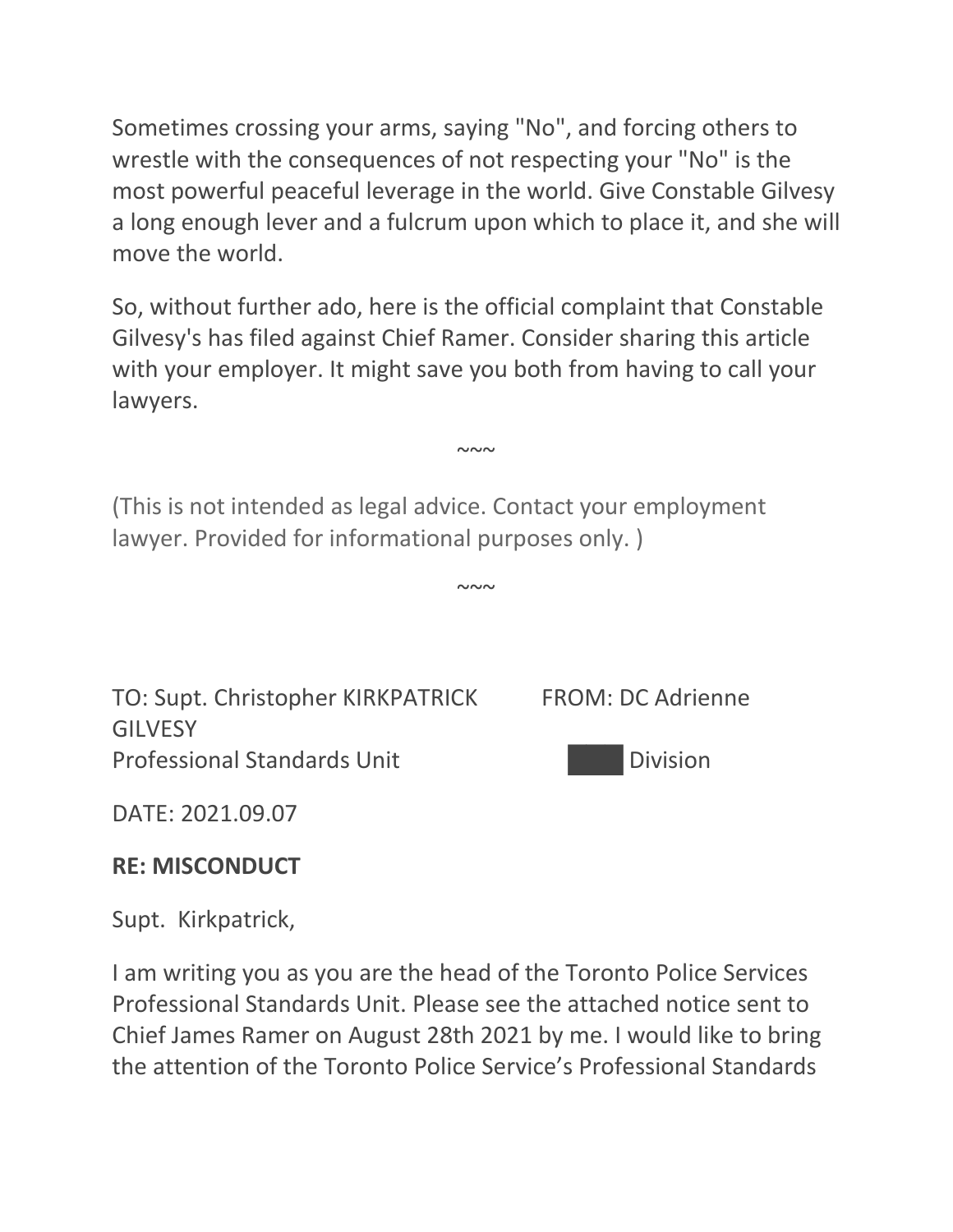Unit to the contents of that notice, Including all the referenced pieces of legislation.

I would also like to specifically draw attention to the fact that Chief Ramer has in fact committed several provincial and criminal offences, not to mention the TPS internal procedures.

The following Criminal Code of Canada offences have been committed by Chief Ramer as a result of the eUpdate regarding mandatory COVID-19 vaccination:

## **1. Uttering Threats**

Uttering threats

- **264.1 (1)** Every one commits an offence who, in any manner, knowingly utters, conveys or causes any person to receive a threat
	- $\circ$  (a) to cause death or bodily harm to any person;

#### **Punishment**

**(2)** Every one who commits an offence under paragraph (1)(a) is guilty of

- **(a)** an indictable offence and liable to imprisonment for a term not exceeding five years; or
- **(b)** an offence punishable on summary conviction.

## **2. Assault**

## **Assault**

**265 (1)** A person commits an assault when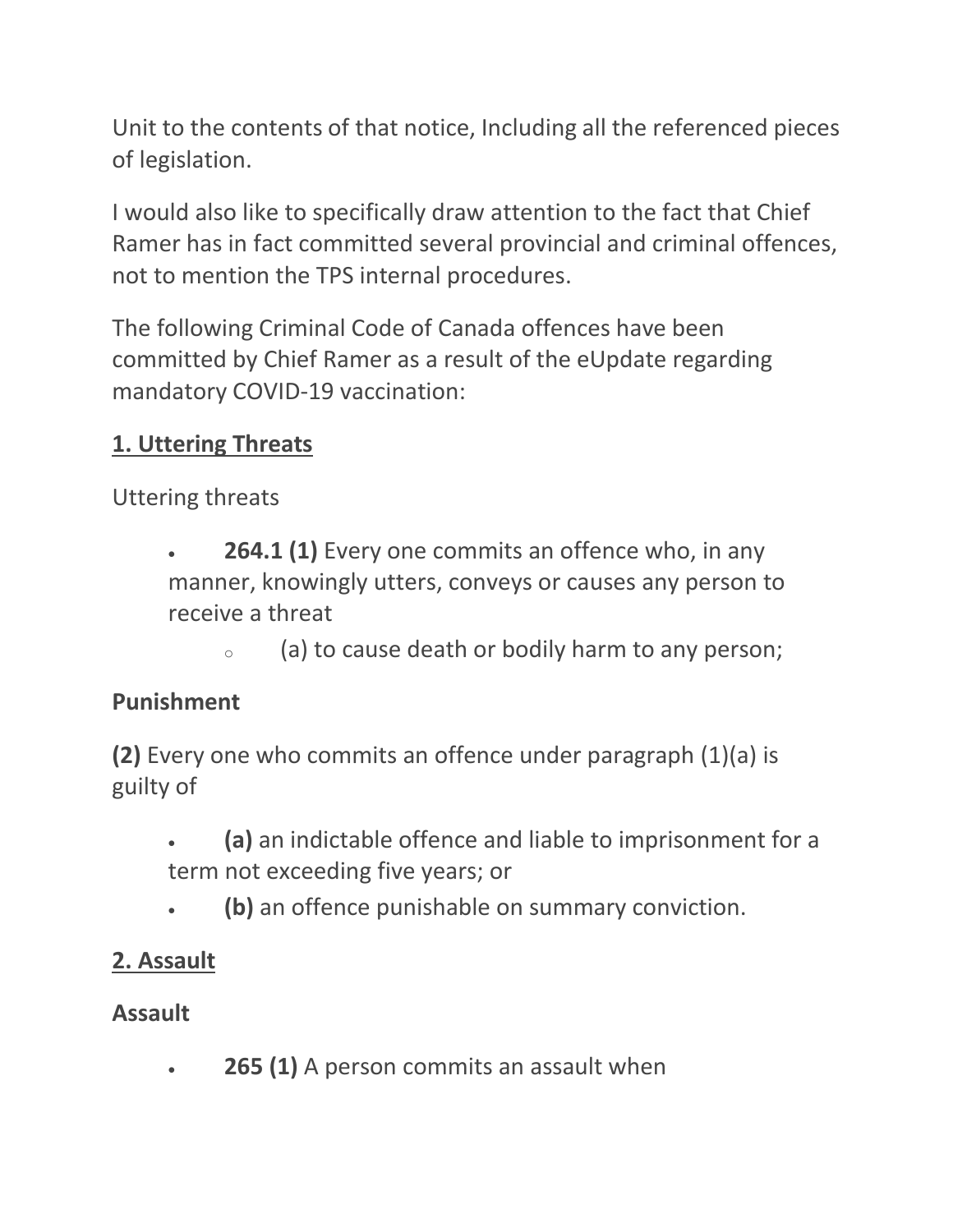(a) without the consent of another person, he applies force intentionally to that other person directly or indirectly;

<sup>o</sup> **(b)** he attempts or threatens, by an act or a gesture, to apply force to another person, if he has, or causes that other person to believe on reasonable grounds that he has, present ability to effect his purpose; or

# **Consent**

**(3)** For the purposes of this section, no consent is obtained where the complainant submits or does not resist by reason of

- **(a)** the application of force to the complainant or to a person other than the complainant;
- **(b)** threats or fear of the application of force to the complainant or to a person other than the complainant;
- **(c)** fraud; or
- **(d)** the exercise of authority.

## **3. Torture**

## **Torture**

 **269.1 (1)** Every official, or every person acting at the instigation of or with the consent or acquiescence of an official, who inflicts torture on any other person is guilty of an indictable offence and liable to imprisonment for a term not exceeding fourteen years.

**Marginal note:**

## **Definitions**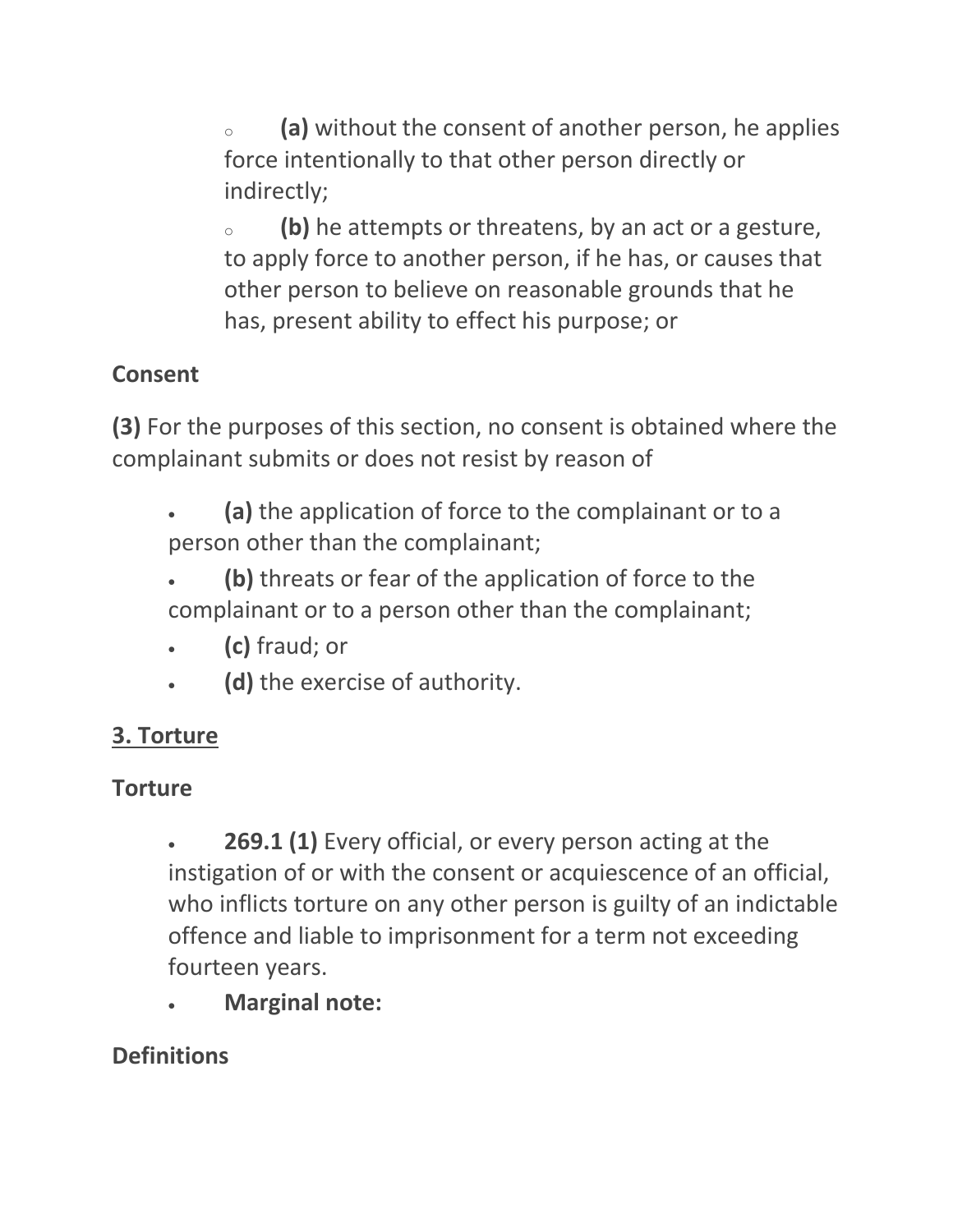**(2)** For the purposes of this section,

*official* means

- <sup>o</sup> **(a)** a peace officer,
- <sup>o</sup> **(b)** a public officer,
- <sup>o</sup> **(c)** a member of the Canadian Forces, or
- <sup>o</sup> **(d)** any person who may exercise powers, pursuant to a law in force in a foreign state, that would, in Canada, be exercised by a person referred to in paragraph (a), (b), or  $(c)$ ,
- whether the person exercises powers in Canada or outside Canada; (fonctionnaire)

*torture* means any act or omission by which severe pain or suffering, whether physical or mental, is intentionally inflicted on a person

- <sup>o</sup> **(a)** for a purpose including
	- **(i)** obtaining from the person or from a third person information or a statement,
	- **(ii)** punishing the person for an act that the person or a third person has committed or is suspected of having committed, and
	- **(iii)** intimidating or coercing the person or a third person, or
- <sup>o</sup> **(b)** for any reason based on discrimination of any kind,
- but does not include any act or omission arising only from, inherent in or incidental to lawful sanctions. (torture)

#### **4. Extortion:**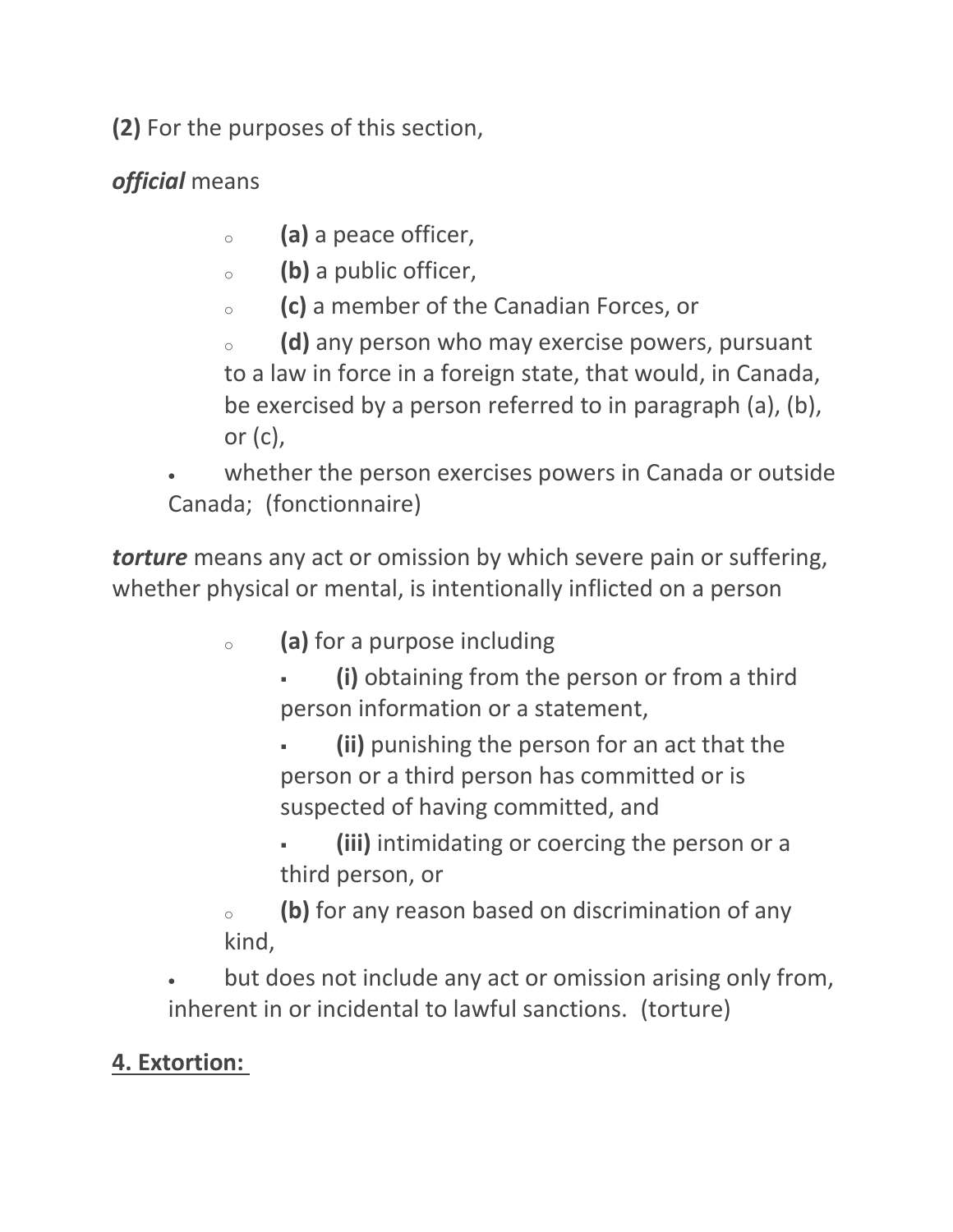#### **Extortion**

**346 (1)** Every one commits extortion who, without reasonable justification or excuse and with intent to obtain anything, by threats, accusations, menaces or violence induces or attempts to induce any person, whether or not he is the person threatened, accused or menaced or to whom violence is shown, to do anything or cause anything to be done.

#### **5. Public incitement of hatred:**

## **Public incitement of hatred**

- **319 (1)** Every one who, by communicating statements in any public place, incites hatred against any identifiable group where such incitement is likely to lead to a breach of the peace is guilty of
	- <sup>o</sup> **(a)** an indictable offence and is liable to imprisonment for a term not exceeding two years; or
	- <sup>o</sup> **(b)** an offence punishable on summary conviction.

In light of this information, I trust that the Toronto Police Service Professional Standards Unit will adhere to their oath of office, the core values of the Service, and their position within the Service and investigate Chief Ramer for various provincial and criminal code offences, despite his rank.

I would also like to remind the Toronto Police Professional Standards of the following core value:

**Do the right thing:** by acting professionally, with integrity, and without prejudice, even in the most challenging circumstances, when no one is watching, and on and off duty; holding others accountable